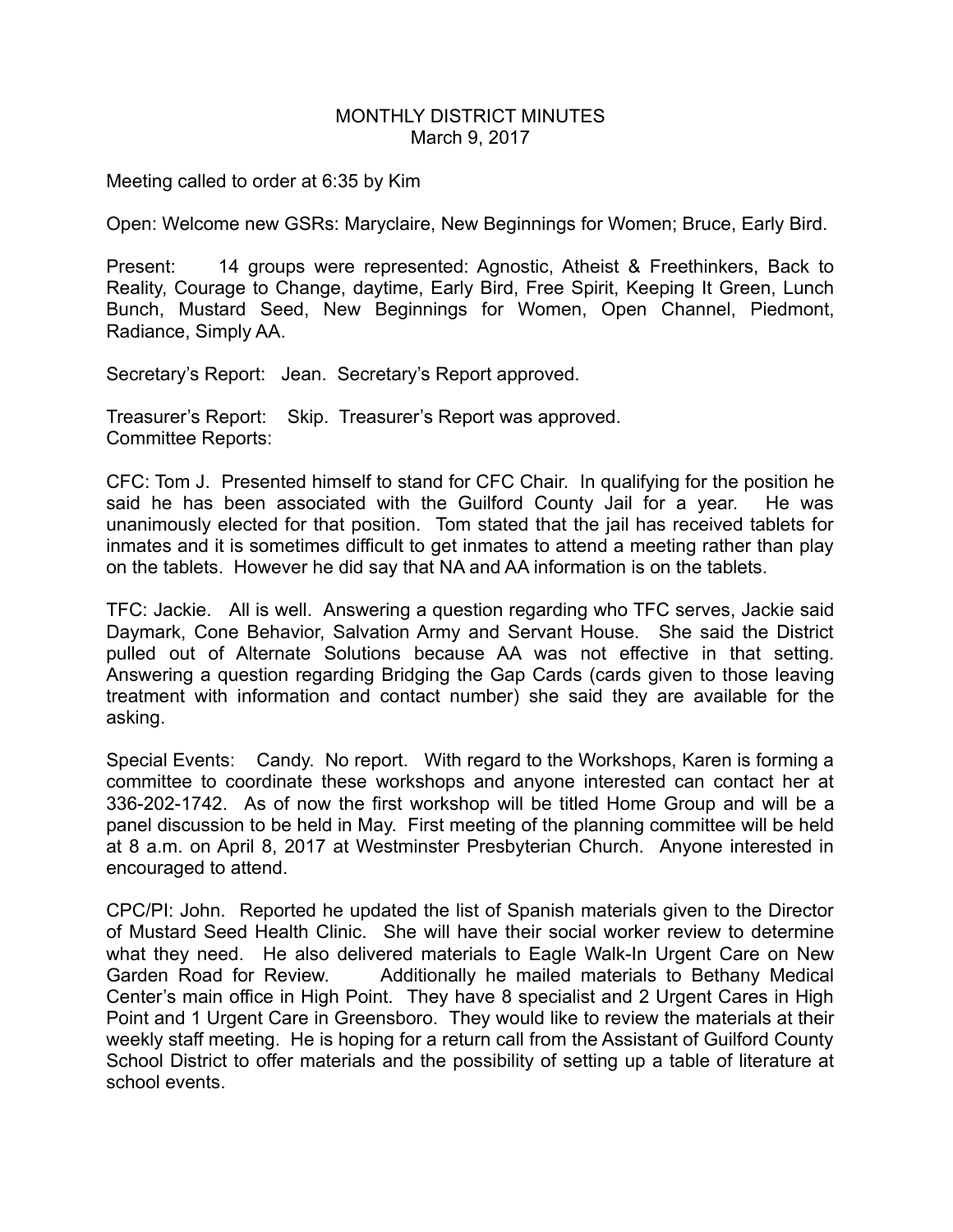Grapevine: Open Position. Answering a question from the audience, Dan (former chair) explained the duties and said he would be happy to work with whoever the new chair is.

Website: Josh. Absent. Sam said there were 4100 hits from 1400 devices on our website. Regarding his report last month regarding implementation of SSL, Sam said that his investigation shows that it is not the right thing for us to do at the present time. The cost would be \$60 per year and an exorbitant amount of work.

Special Needs: Sharon. No requests for aid have been received. Addressing a question from the audience, she explained what Special Needs does, i.e. providing transportation for the legally blind, and providing interpreters for the hard of hearing.

LCM: David, from Daytime, presented himself to stand for LCM. He gave his qualifications and was unanimously elected.

## Alt. DCM: Karen. Absent.

DCM Report: Kim. She and Karen attended the Winter Committee Meeting in Raleigh this past weekend. She distributed several handouts including a list of active groups with their GSO Group Numbers and a corresponding map showing where those groups are located. The map shows a circle and if the group is within the circle there will be no affect with regard to redistricting. If the group is outside the circle, and those who are in the northern part of the District, including Oak Ridge, Stokesdale, and Summerfield, will go to District 22. GSRs are asked to take this information back to their home groups and bring back the vote of the group prior to April 30. This item ill be voted on at the Area Assembly May 19-21.

Kim passed out envelopes for contributions to Area 51. She requested that when sending contributions to the Area and/or the District, that the Group Number (found on the group sheet previously mentioned) be put on the check so that proper credit can be given.

Access to Area 51 is available at: aanorthcarolina.org. User name is 23; Password is: iamsober.

Kim reminded those assembled that the Preconference will be held April 8 from 12-4 at St. Mark's Church, Burlington. She encouraged all to attend. The Preconference is open to everyone.

With regard to Corrections, Kim said there is a flyer, F26, available from GSO, wherein you can communicate with an inmate in a prison. Last names and location are not used, so no one is aware of where the person is from.

As a note of interest, Kim reported that the Big Book is now published in 70 languages.